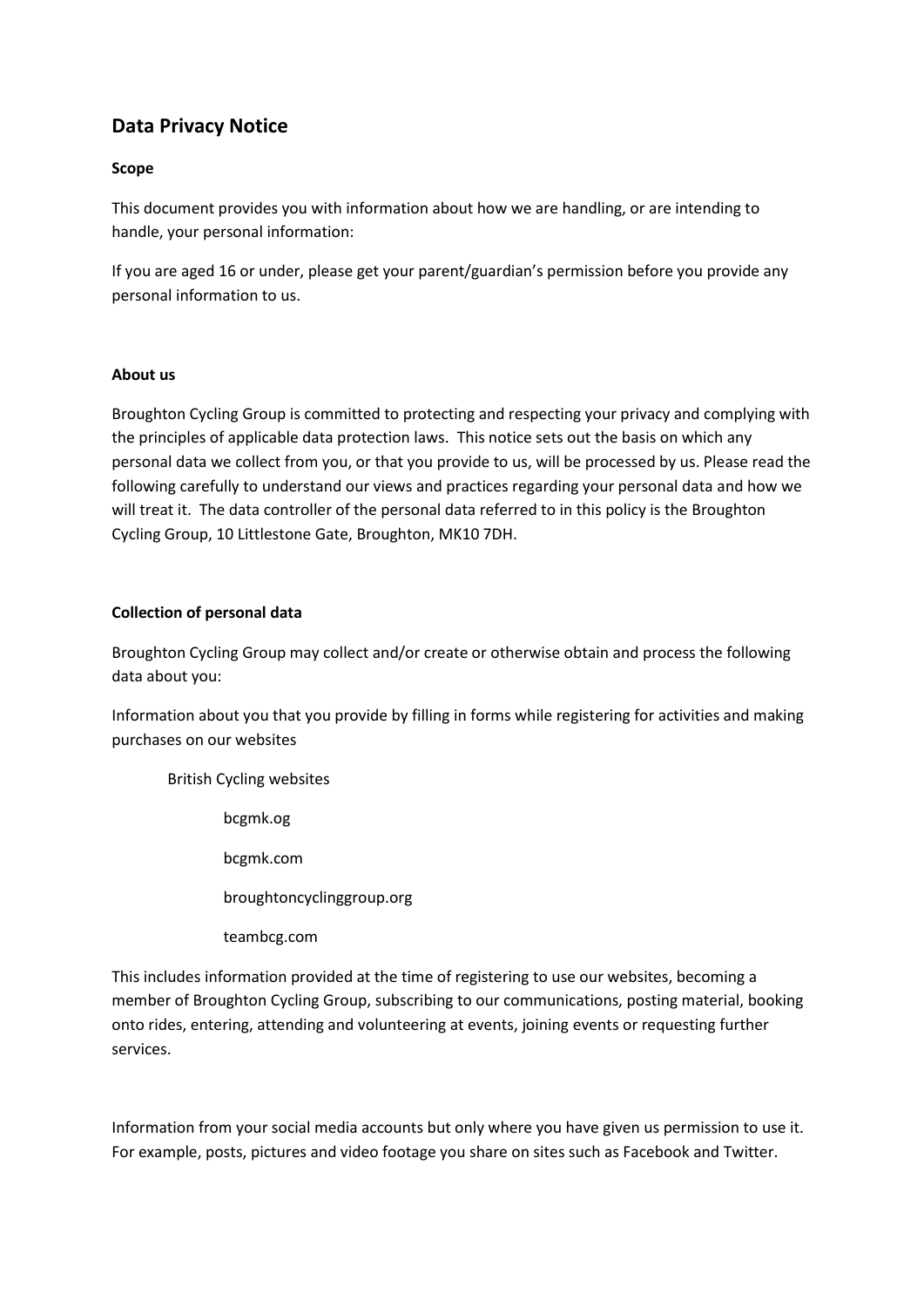We may also ask you for information when you report a problem or make a complaint and, if you contact us, we may keep a record of that correspondence.

We may also ask you to complete optional surveys that we use for research purposes and to provide you with a more relevant customer experience.

Details of when you digitally interact with Broughton Cycling Group via our websites and other digital channels and the resources that you access which may include the use of cookies (subject to our Cookie policy).

Information about emails and other communications we have sent to you and your interaction with them.

Information from third parties where you consent to those other organisations sharing information they hold on you with us, and where those other organisations lawfully share your information with us.

Uses made of your information and the basis of processing

# **Broughton Cycling Group will use your personal information to:**

Ensure that content from our websites is presented in the most effective manner;

Authenticate you when you register;

Carry out our obligations arising from any contracts entered into between you and Broughton Cycling Group;

Provide you with information, products or services that you request from Broughton Cycling Group or which we feel may interest you, where we are legally entitled to do so;

Enable cyclists to join and interact with each other;

Allow you to participate in interactive features of Broughton Cycling Group's service, when you choose to do so;

Notify you about changes to our service;

To gather statistics about memberships and people interested in cycling; or

To segment your personal data to make sure that you only receive information that is relevant to you. For example, if you are ride with Category A, to make sure that you do not receive information about events from Category C.

Broughton Cycling Group will not use any of the personal information we collect from you to make automated business decisions.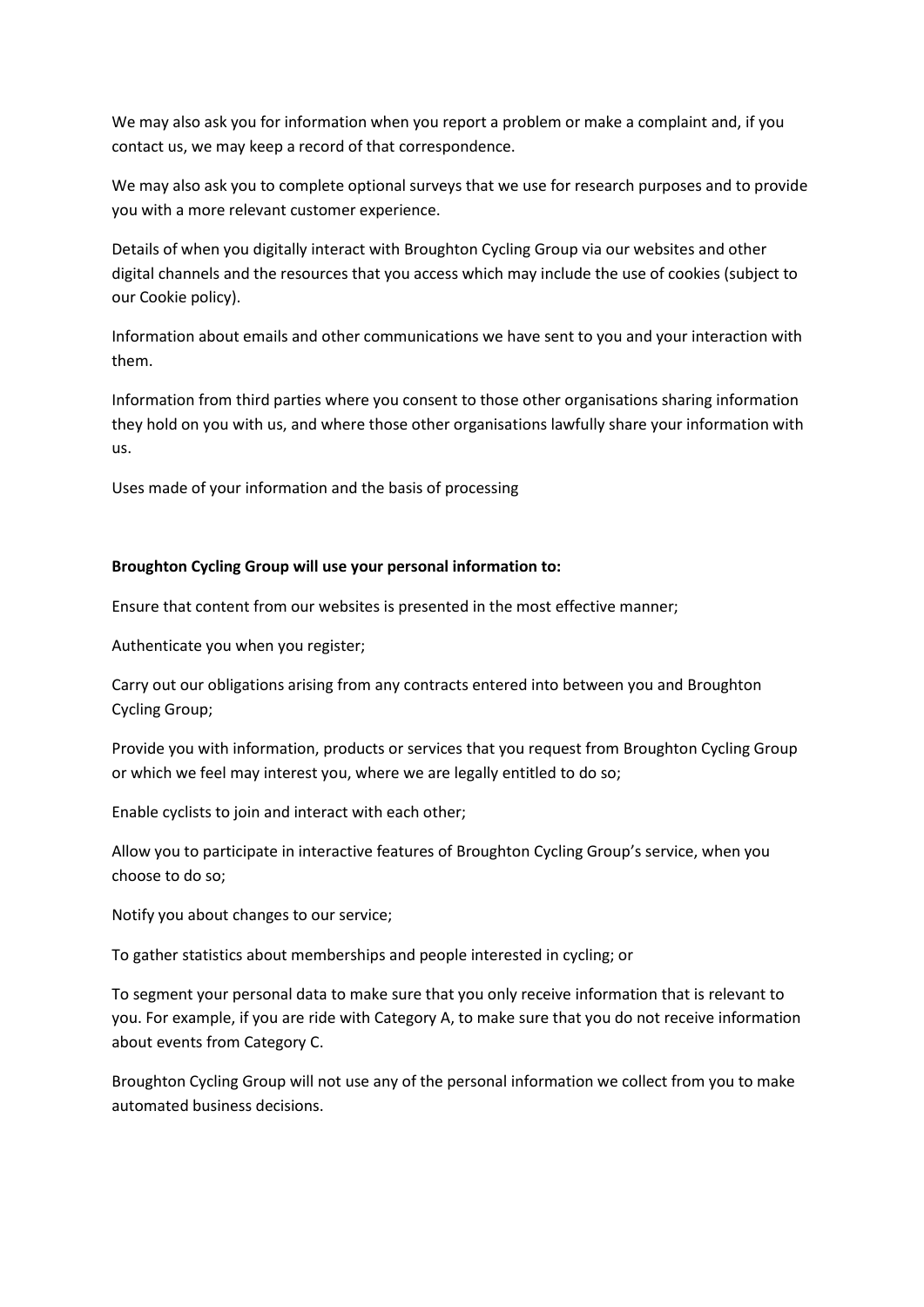The legal basis on which we collect and process the personal data described above depends on the personal information concerned and the specific context in which we collect it. However, we will only use your personal information where we:

Have your consent to do so;

Need the personal data to perform a contract with you;

Need to process your personal information for our legitimate interests and only where our legitimate interests are not overridden by your data protection interests or fundamental rights and freedoms;

Have a legal obligation to collect personal information from you; or

Need the personal information protect your vital interests or those of another person.

If we ask you to provide personal information to comply with a legal requirement or to perform a contract with you, we will make this clear at the relevant time, and advise you whether the provision of your personal information is mandatory or not (as well as the possible consequences if you do not provide your personal information).

## **Information security**

Broughton Cycling Group will take all steps reasonably necessary including policies, procedures and security features to ensure that your data is treated securely and protected from unauthorised and unlawful access and/or use, and in accordance with this notice. Unfortunately, the transmission of information via the internet is not completely secure and, although we will do our best to protect your personal data transmitted to us via the internet, we cannot guarantee the security of your data transmitted to our website from your device. Any transmission is at your own risk.

Where we have given you (or where you have chosen) a password which enables you to access certain parts of the website, you are responsible for keeping this password confidential. We ask you not to share such a password with anyone.

Where any payments are being collected on our behalf, we require our payment providers to be compliant with the Payment Card Industry's Data Security standards (PCI-DSS).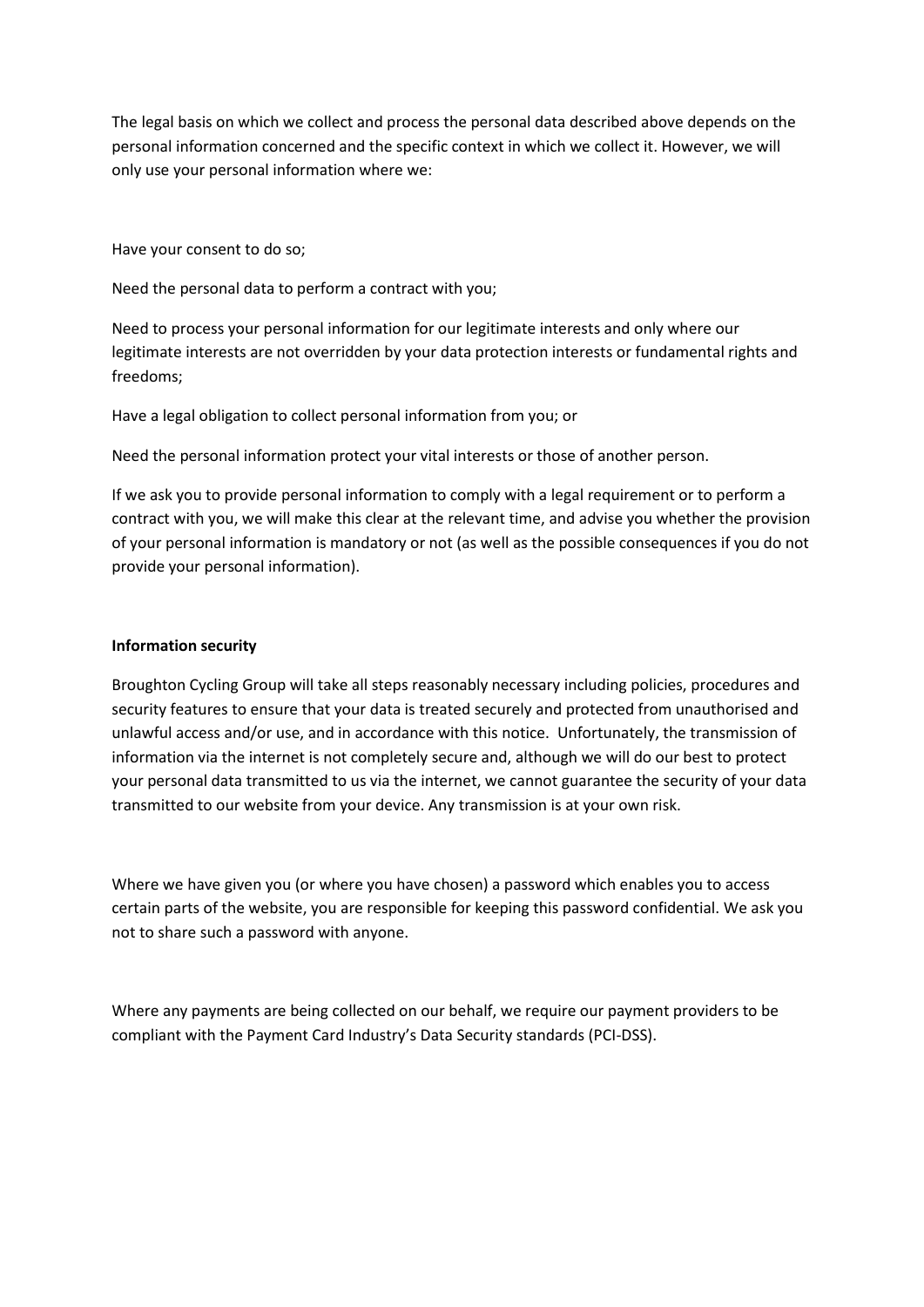## **Recipients of personal data**

We will share information about you with some of our suppliers who process data on our behalf to help us to provide services to you. We undertake this data sharing on the basis of our legitimate interests.

#### **Categories of organisation and purpose**

Marketing agencies - to provide relevant digital content to our customers

Database hosting companies - to host Broughton Cycling Group digital platforms (e.g. Broughton Cycling Group website) and associated customer databases to enable customers to log in and interact with the website

Email broadcasting companies - to send emails to our customers

SMS broadcasting companies - to send SMS and text messages to our customers

Mailing houses - to send products and benefits to our members that are not directly produced by Broughton Cycling Group (e.g., publications)

Market research companies - to undertake research of our own customers

Social media companies (e.g. Facebook/Twitter) - to verify your identity when you register on our web site using 'register with' functions

Online learning hosting companies - to enable our customers to take part in online training and learning

Governing bodies of cycling - to assist in event management, disciplinary issues and maintenance of competition licences (UCI and other federations)

Broughton Cycling Group event organisers - to enable event organisers to manage Broughton Cycling Group events and communicate with participants

## **International transfer of personal data**

We do not envisage transferring any information about or relating to individuals to anyone who is located outside of the European Economic Area.

However, on some occasions, the information we collect may be transferred to organisations who may store and use such data at premises in other countries. Where we allow an organisation to process your personal information outside of the European Economic Area, we will ensure that we create and maintain appropriate safeguards with those organisations so that your personal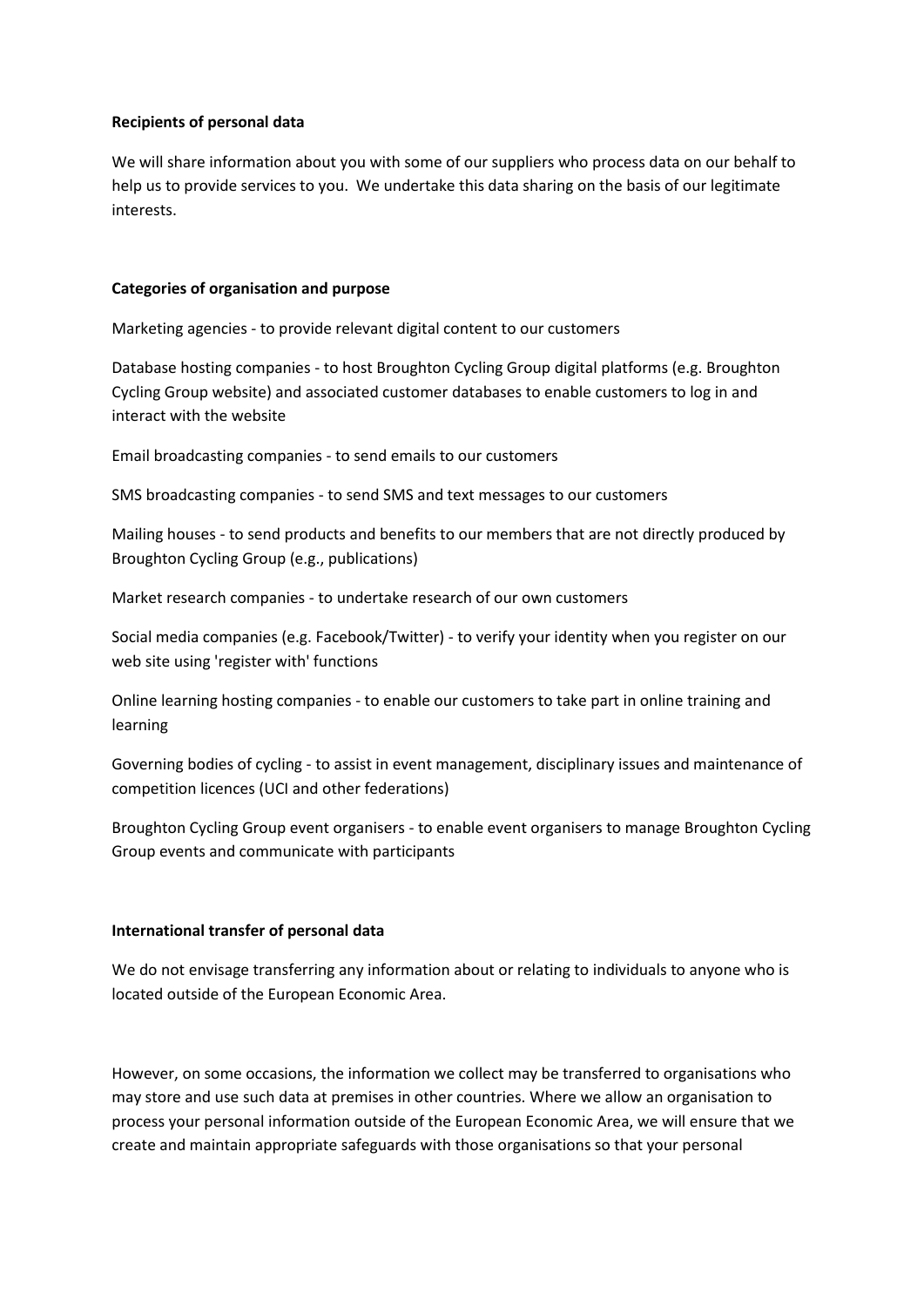information is subject to the same standards and protections as when we are processing your personal information inside the European Economic Area.

If you choose to sign-up with Facebook/Twitter when you register on our website, Broughton Cycling Group may access your personal data in your Facebook/Twitter account, depending on your settings, and we may post information submitted on our websites to Facebook/Twitter who will store such information in the United States. The EU has not endorsed the privacy laws of the United States but has approved a framework for the transfer of personal data called the EU:US Privacy Shield under which Facebook/Twitter has a valid certificate enabling us to lawfully transfer your personal data to Facebook. You may review Facebook/Twitter's Privacy Shield certificate here.

# **Data retention period**

We will hold information about you in our data systems only for as long as we need it for the purpose for which we collected it, which is as follows:

As long as you continue to log into our website or use our services (including engaging with emails, entering cycling events, making purchases, entering prize draws or downloading content) we will retain and process information about you. In such cases, you will be considered to be an 'active' customer. If you have not been 'active' as a customer for a period of three years, Broughton Cycling Group will deactivate your customer account and anonymise any personal data relating to you.

Any data relating to the obligations of Broughton Cycling Group to maintain a comprehensive, published index of results as a National Governing Body for sport will be retained. This would not include more than name, age category and gender alongside details of the event in which an individual took part.

Personal data linked to the processing of insurance claims, subject access requests, disputes, safeguarding investigations, disciplinary or police matters will only be kept for as long as it necessary for those purposes, as each is applicable.

## **IP addresses and cookies**

We may collect information about your computer, including where available your IP address, operating system and browser type, for system administration and to report aggregate information to our advertisers. This is statistical data about our users' browsing actions and patterns, and does not identify any individual.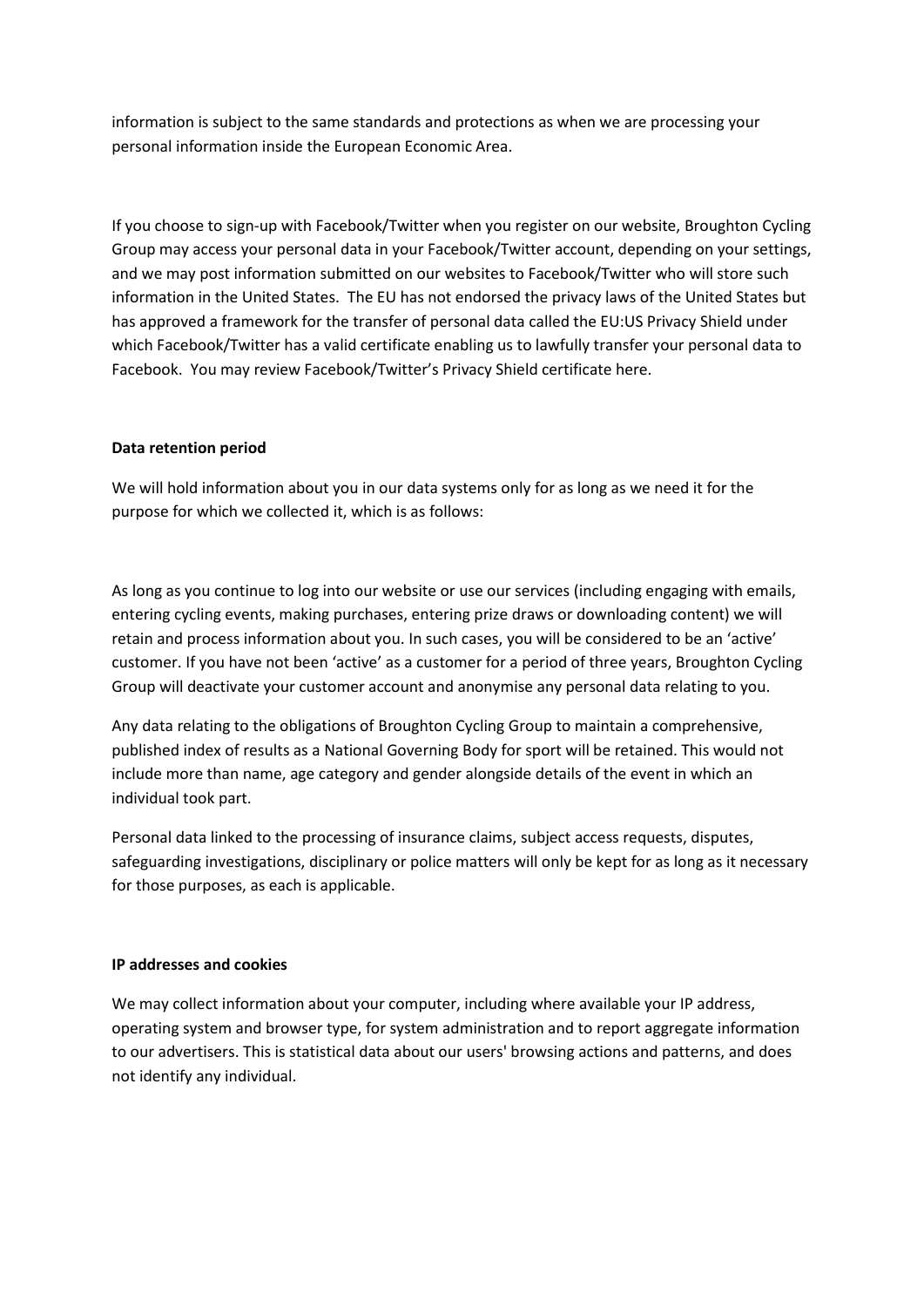For the same reason, we may obtain information about your general internet usage by using a cookie file which is stored on the hard drive of your computer. Cookies contain information that is transferred to your computer's hard drive.

In addition to the above we use third party cookies and pixels to advertise Broughton Cycling Group and our products across the internet (for example via Google AdWords Remarketing and other services). Remarketing will display relevant adverts tailored to you based on what parts of the Broughton Cycling Group website you have viewed by placing a cookie on your machine. This does not in any way identify you or give access to your computer. Remarketing allows us to tailor our marketing to better suit your needs and only display adverts that are relevant to you.

You may refuse to accept cookies by activating the setting on your browser which allows you to refuse the setting of cookies. However, if you select this setting you may be unable to access certain parts of the Site. Unless you have adjusted your browser setting so that it will refuse cookies, our system will issue cookies when you log on to the Site. You can see a full list of cookies used on our websites here.

Please note that our advertisers may also use cookies, over which we have no control.

In addition to cookies, Broughton Cycling Group records the activity of users signed in to our websites in order to help us improve your customer experience and provide you with support.

# **The data subject's rights**

Data protection laws grant you, as a Data Subject, certain 'information rights', which are summarised below:

Right of access - You have the right to obtain a copy of information we hold about you

Right of rectification or erasure - If you feel that any data that we hold about you is inaccurate, you have the right to ask us to correct or rectify it. You also have a right to ask us to erase information about you where you can demonstrate that the data we hold is no longer needed by us, or if you withdraw the consent upon which our processing is based, or if you feel that we are unlawfully processing your data. Please note that we may be entitled to retain your personal data despite your request, for example if we are under a separate legal obligation to retain it. Your right of rectification and erasure extends to anyone we have disclosed your personal information to and we will take all reasonable steps to inform those with whom we have shared their data about your request for erasure.